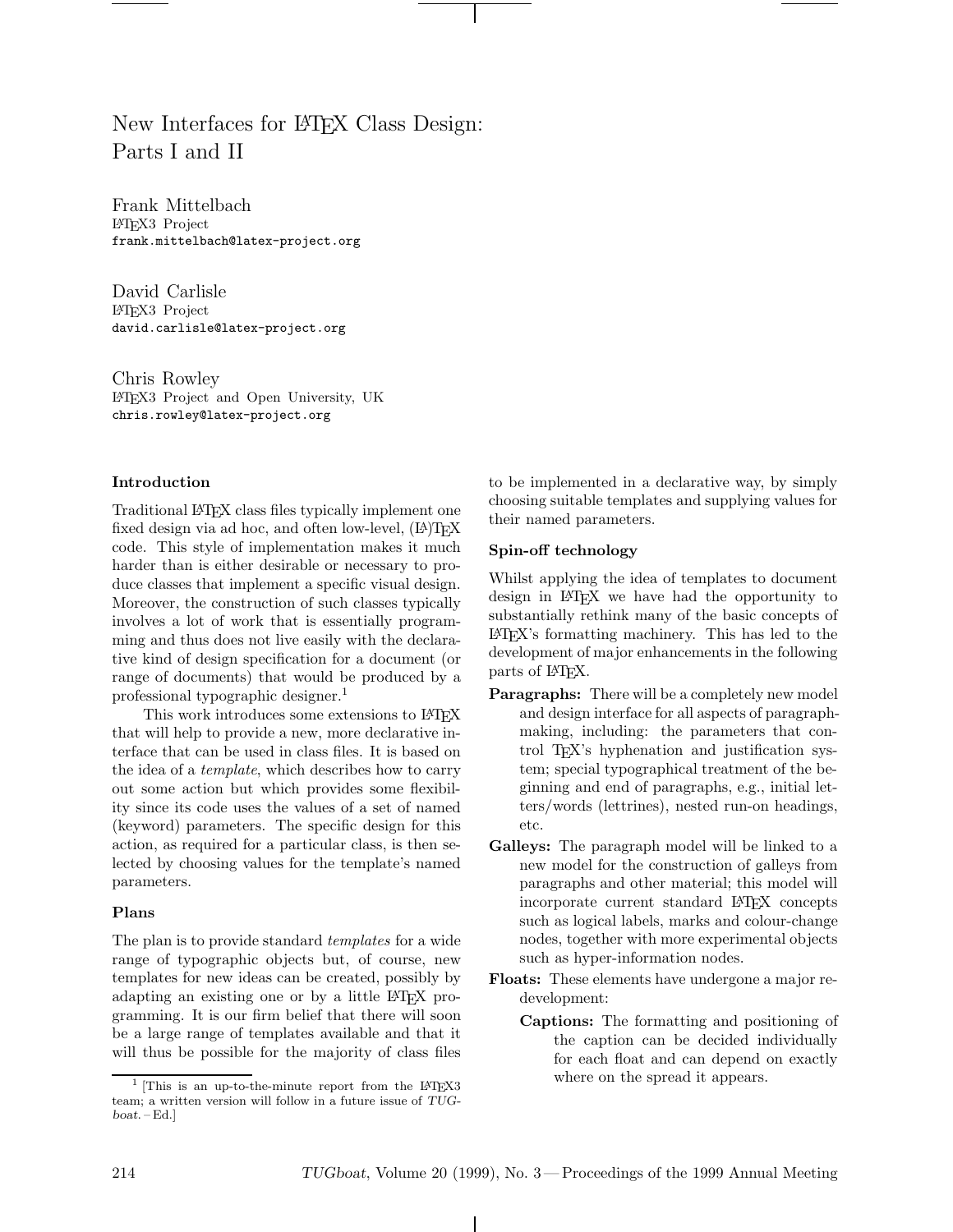- **Position:** The position specification allows changes if the float does not fit on the current page.
- Pages: More flexibility and better specification of both individual float pages and sequences of float pages (e.g., at chapter ends), including more possibilities to choose whether a text page or float page should be used.
- **Margins:** Better integration of floats and marginal material, allowing floats to appear in margins and for text to be changed according to which margin is used.
- **Alignment:** Better support for alignment between 'minipages', specified using logical handles such as 'top centre', 'centre left' or 'first baseline right': the relative positioning of two boxes (with such handles) is done by choosing a handle on each box and the (2-D) offset between these handles.
- **Page layout:** More types of pages and spreads within a document; more layout choices and parameterisations.
- **Document commands:** New tools for providing document-level syntax.
- **Professional support:** For editorial and page make-up processes currently used in the publishing industry: e.g., flexible manual control over positioning of floats, etc. in the final form document; automated handling of complex bibliographic information in the front-matter of journal articles.

These are all, of course, still severely limited by what is practical within current T<sub>E</sub>X; for example, precise control over page-breaking within paragraphs is simply unobtainable using TEX's standard mechanisms. Nevertheless, we hope that what we have been able to do will inspire others to use the tools we provide in the creation and use of highquality typographic designs.

#### **Presentations**

The two presentations explain these concepts and show examples of their use, covering both the current standard LAT<sub>E</sub>X designs and some more exciting new possibilities.

We demonstrate working examples of the application of these ideas in most of the major areas of document design, including page layout, section headings, lists and captions.

We also report on the current status of this work and on our plans to complete and publish it.

## **Post-Conference Update**

The slides from the TUG'99 presentation of the talk we gave on a new interface for LAT<sub>EX</sub> class designers are available from the L<sup>AT</sup>EX Project website; look for the file tug99.pdf at:

http://www.latex-project.org/talks/

The slides are also available from the TUG99 website

http://www.tug.org/TUG99-web/pdf

carlisle.pdf, mittelbach.pdf, or rowley2.pdf.

in:

(All three have the same contents.)

Please note that the accompanying notes were only intended to be informal "speaker's notes" for our own use. We decided to make them available (the speaker's notes as well as the slides that were presented) because several people requested copies after the talk. However, they are *not* in a polished copy-edited form and are not intended for publication.

Prototype implementations of parts of this interface are now available from:

# http://www.latex-project.org/code/ experimental/

We are continuing to add new material at this location so as to stimulate further discussion of the underlying concepts. As of December 20, 1999 the following parts can be downloaded.<sup>2</sup>

- **xparse** This module contains the prototype implementation of the interface for declaring document command syntax. It supports the definition of user commands with a L<sup>AT</sup>FX  $2\varepsilon$  interface including star forms, optional arguments, and picture mode arguments. See the .dtx files for documentation. It is possible to use this interface independently from all other modules described below.
- **template** This module contains the prototype implementation of the template interface. Together with xparse it forms the basis of all further modules, i.e., to make use of any of the other modules you need both.

The file template.dtx in that directory has a large section of documentation at the front describing the commands in the interface and

<sup>2</sup> Please remember that this material is intended only for experimentation and comments; thus any aspect of it, e.g., the user interface or the functionality, may change and, in fact, is very likely to change. For this reason it is explicitly forbidden to place this material on CD-ROM distributions or public servers.